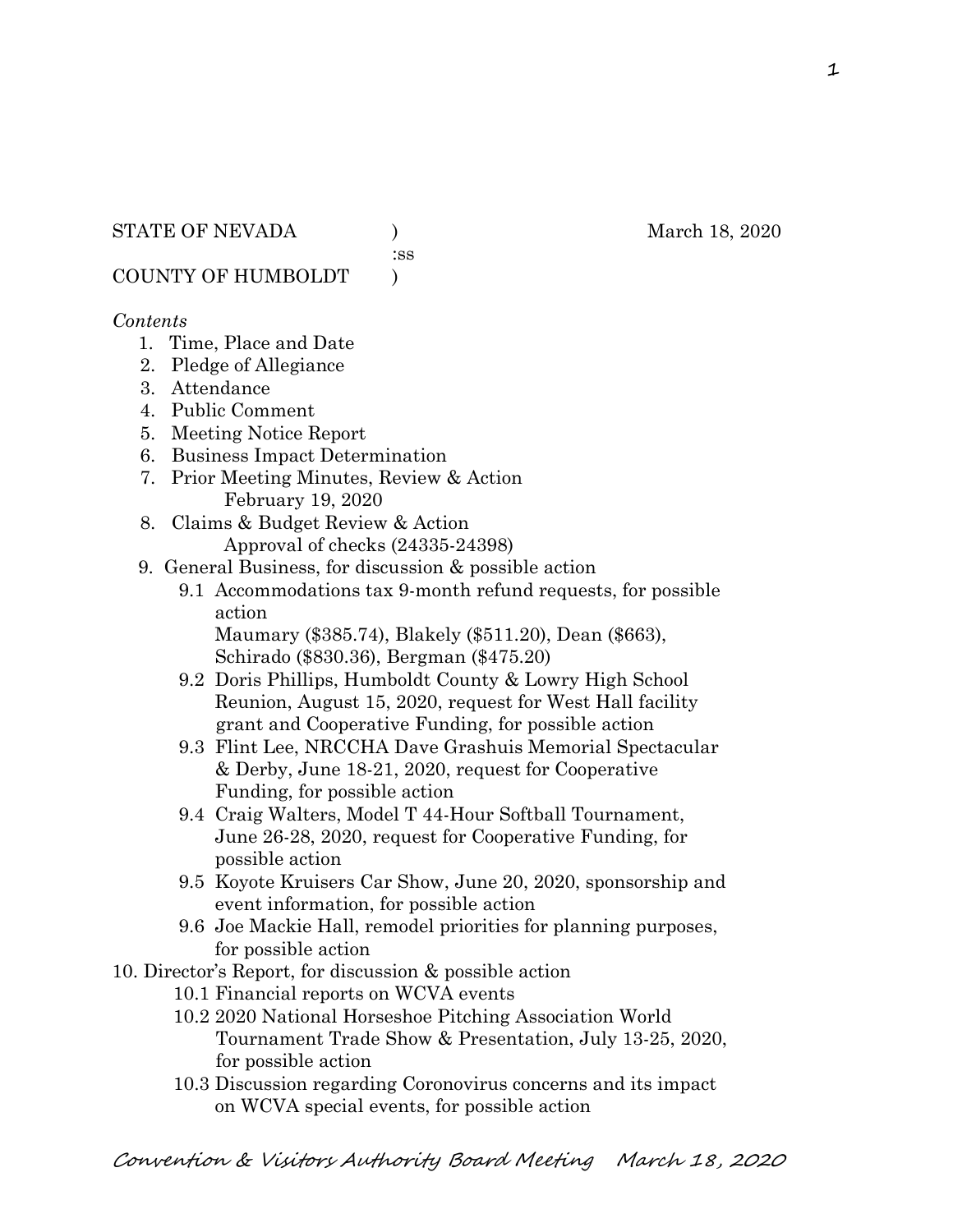- 10.4 Retrofit of Joe Mackie Hall chiller room, discussion and possible action
- 11. Board Secretary & Counsel Report for discussion & possible action
	- 11.1 Chamber of Commerce Report for February 2020, for review
	- 11.2 Update on Room Tax delinquencies, possible request for authorization for disclosure of confidential information on one or more licensees, for possible action
	- 11.3 2019 Room Tax Report to Taxation
	- 11.4 Improvement projects status reports –, Event Center LED wall/board retrofit, Permanent storage facility for removable WEC & Pavilion floors, Joe Mackie Hall study, West Hall signage project, for information
	- 11.5 Recent developments
- 12. Board Administrator Report, for discussion & possible action
- 12.1 Financial reports, for information
- 13. Other Reports
- 14. Next Meeting Date
- 15. Adjournment

# **MINUTES, MARCH 18, 2020**

**1. Time, Place and Date.** The Winnemucca Convention & Visitors Authority met in regular session in full conformity with the law at the Winnemucca Convention Center, West Hall, Winnemucca, Nevada at 4:00 pm on Wednesday, March 18, 2020 with Chairman Terry Boyle presiding.

In accordance with Governor Sisolak's Declaration of Emergency in Response to the COVID-19 epidemic, the configuration of the Board's meeting room was doubled in size to accommodate a set-up of a minimum of 6 feet between each Board and Staff member at the head table. The audience chairs were set up not closer than 6 feet to the head table, with seats not less than a minimum of 6 feet apart in all directions; the audience did not exceed 3 in number at any one time.

# **2. Pledge of Allegiance.**

- **3. Attendance.** *Convention and Visitors Authority Board Officials Present:*
	-

Terry Boyle Chairman and Motel Representative Brian Stone Vice Chairman and Hotel Representative Jim Billingsley Treasurer and City Representative John Arant Business Representative Bill Macdonald Secretary and Counsel Kendall Swensen Board Administrator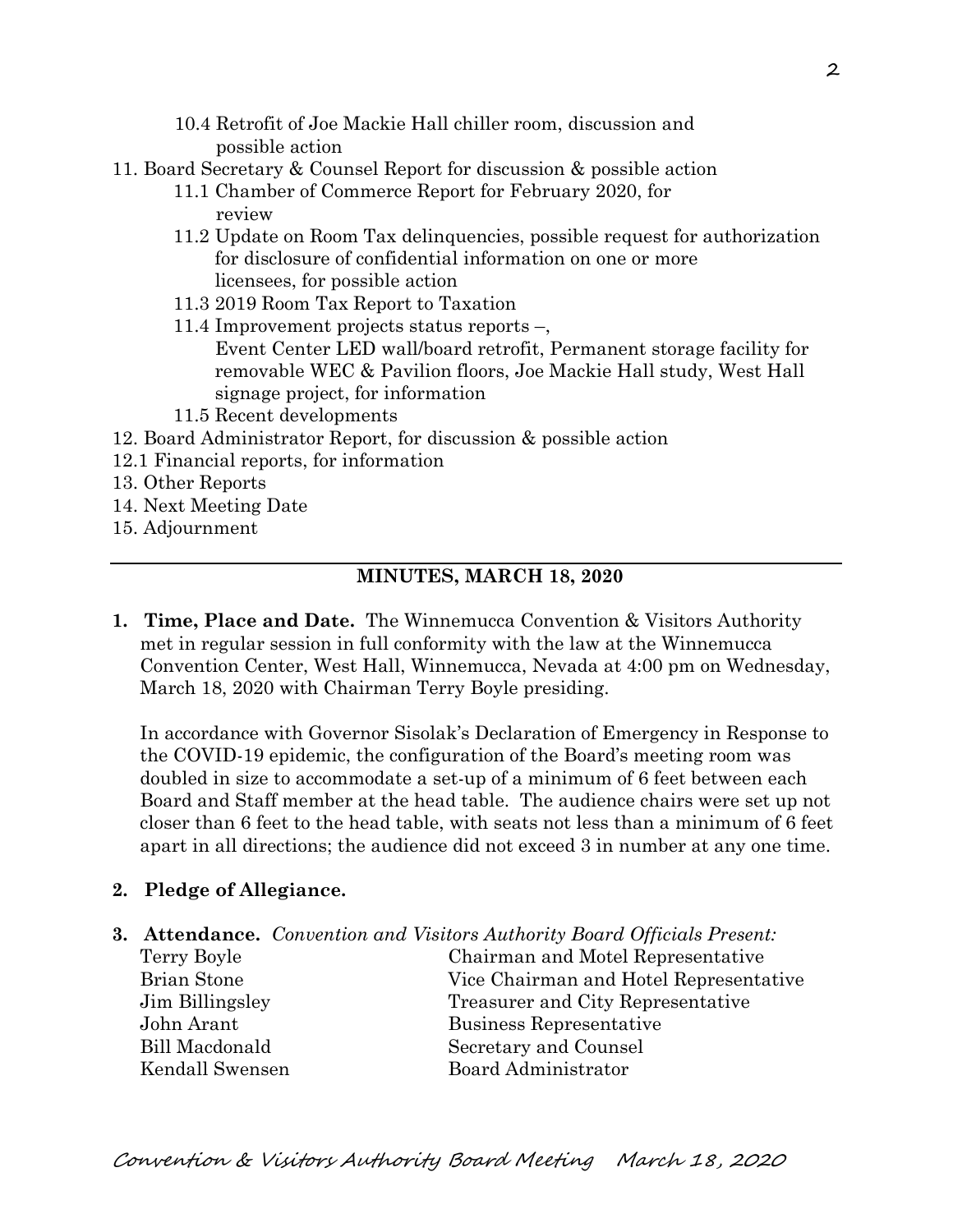*Convention and Visitors Authority Board Officials Absent:* Ron Cerri County Representative

*Staff Members Present:* Kim Petersen Director Shelly Noble Administrative Clerk

*Staff Members Absent:* None

*Others Present:* Flint Lee NRCCHA

Doris Phillips HCHS & Lowry Reunion Vince Mendiola **HCHS** & Lowry Reunion Darrel Field WCVA/Run-A-Mucca

# **4. Public Comment.**

None.

# **5. Meeting Notice Report.**

Chairman Boyle reported that notice, including meeting agenda, was posted by Shelly Noble by 9:00 am Friday, March 13, 2020 at Humboldt County Library, Court House, Post Office, City Hall and Convention Center West Hall. No persons have requested mailed notice during the past six months.

**6. Business Impact Determination.** Chairman Boyle asked whether any agenda item proposes the adoption by the city or by the county or by the WCVA of any rule, including any ordinance or resolution which would impose, increase or change the basis for the calculation of a fee that is paid in whole or in substantial part by businesses, which would impose a direct and significant economic burden upon a business or directly restrict the formation or expansion of a business, pursuant to NRS Chapter 237? The Chairman called for board or public input thereon; Counsel reported there was no agenda problem; there was no public comment thereon. Action taken.

 *Jim Billingsley made a motion that there appears to be no business impacting fee matter on today's agenda. The motion carried, 4-0.* 

#### **7. Minutes, Review & Action**

Prior meeting minutes of February 19, 2020. *Brian Stone made a motion to accept the minutes of the February 19, 2020 meeting. Motion carried, 4-0.* 

**8. Claims, Review & Action.** The following claims, which had been submitted in list form to the board members for review with their 3-day meeting notice and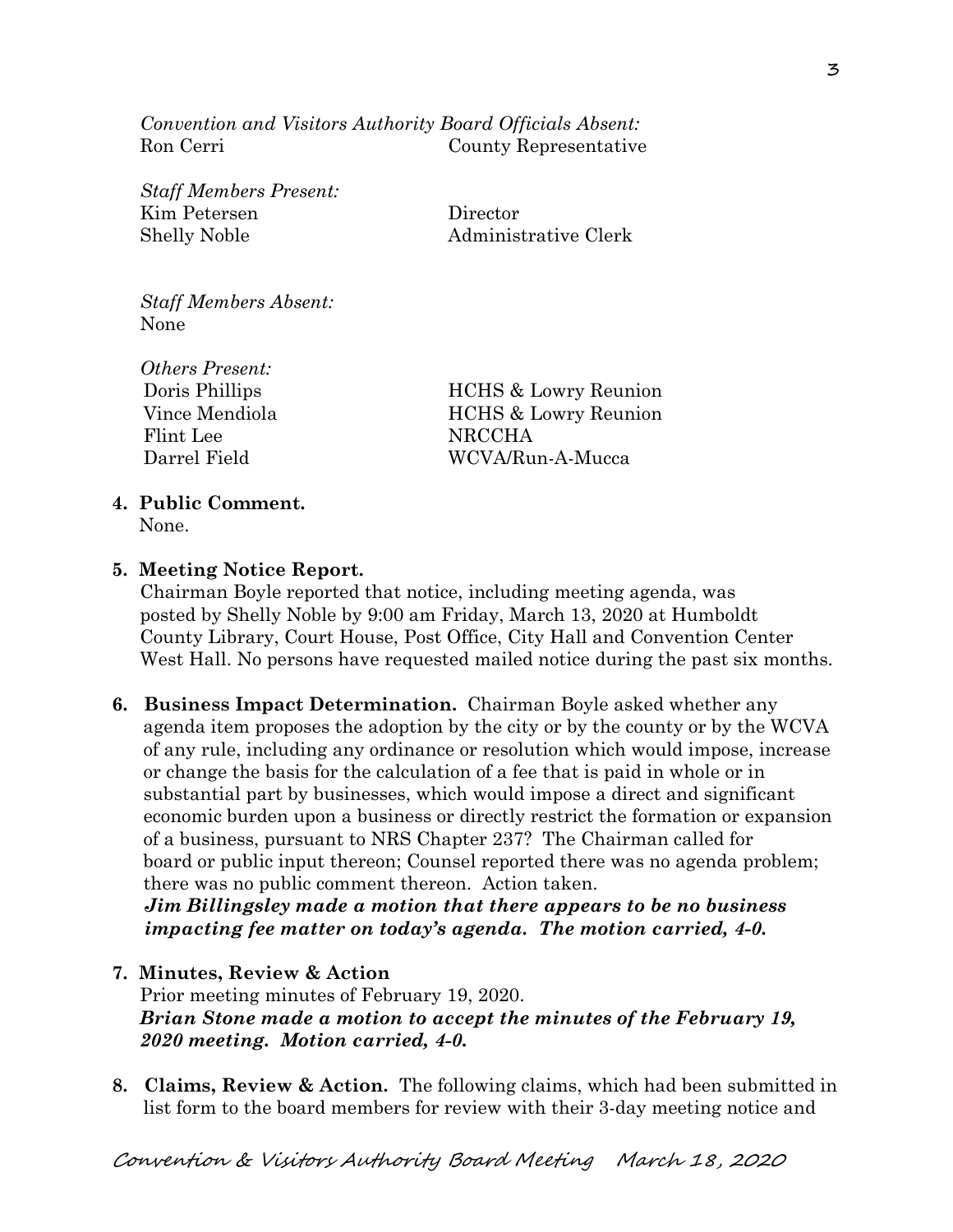agenda, with the opportunity to obtain further information before or at the meeting, were submitted for payment on March 18, 2020:

| BANK ACCOUNT      | <b>CHECK NUMBERS</b> | <b>AMOUNT</b> |
|-------------------|----------------------|---------------|
| Nevada State Bank | $24335 - 24398$      | \$132,774.14  |

*Brian Stone made a motion to approve all claims submitted for March 18, 2020. The motion carried, 4-0.*

#### **9. General Business, for discussion & possible action**

**9.1 Accommodations tax 9-month refund requests, for possible action**

**Bailey (\$748.80), Maumary (\$385.74), Blakely (\$511.20), Dean (\$663), Schirado (\$830.36), Bergman (\$475.20)**

*Terry Boyle made a motion to approve the accommodation tax 9-month refunds for Daniel Bailey (\$748.80), David Maumary (\$385.74), Steve Blakely (\$511.20), David Howard Dean (\$663), Frank Schirado (\$830.36), John Bergman (\$475.20). Motion carried, 4-0.*

#### **9.2 Doris Phillips, Humboldt County & Lowry High School Reunion, August 15, 2020, request for West Hall facility grant and Cooperative Funding, for possible action**

Doris is here with Vince to discuss this reunion that is held every five years. In the past, this reunion has just been for Humboldt County High School graduates but, as those numbers have been steadily decreasing, they are now adding Lowry grads through 1975 and will add more Lowry classes each time the reunion is held. Past reunions have been well attended (the 2015 event had over 300 attendees) and the committee is working to continue their success. Doris estimates that 75% of the attendees are from out of the area. In the past the only assistance that the planning committee has requested is a facility grant for the West Hall. But as the planning for this event has progressed, it has become apparent that, in order to keep the price down for those attending, the committee is in need of additional funds to cover the increase in costs ranging from the DJ and the caterer to postage. At the end of each of the past events, if there are any funds available the committee donates them to one of the local schools. They are planning to continue to donate any excess funds to local students. Doris would also like to request that the end of the event be extended to 2 am, instead of 12:30 am that is stated in the License Agreement. *John Arant made a motion to approve the request for a 2 am closing time for the HCHS & Lowry Reunion, August 15, 2020. Motion carried, 4-0.* 

*John Arant made a motion to approve a West Hall facility grant (\$600) and a \$2,500 grant for the HCHS & Lowry Reunion, August 15, 2020. Motion carried, 4-0.* HCHS & Lowry Reunion Committee is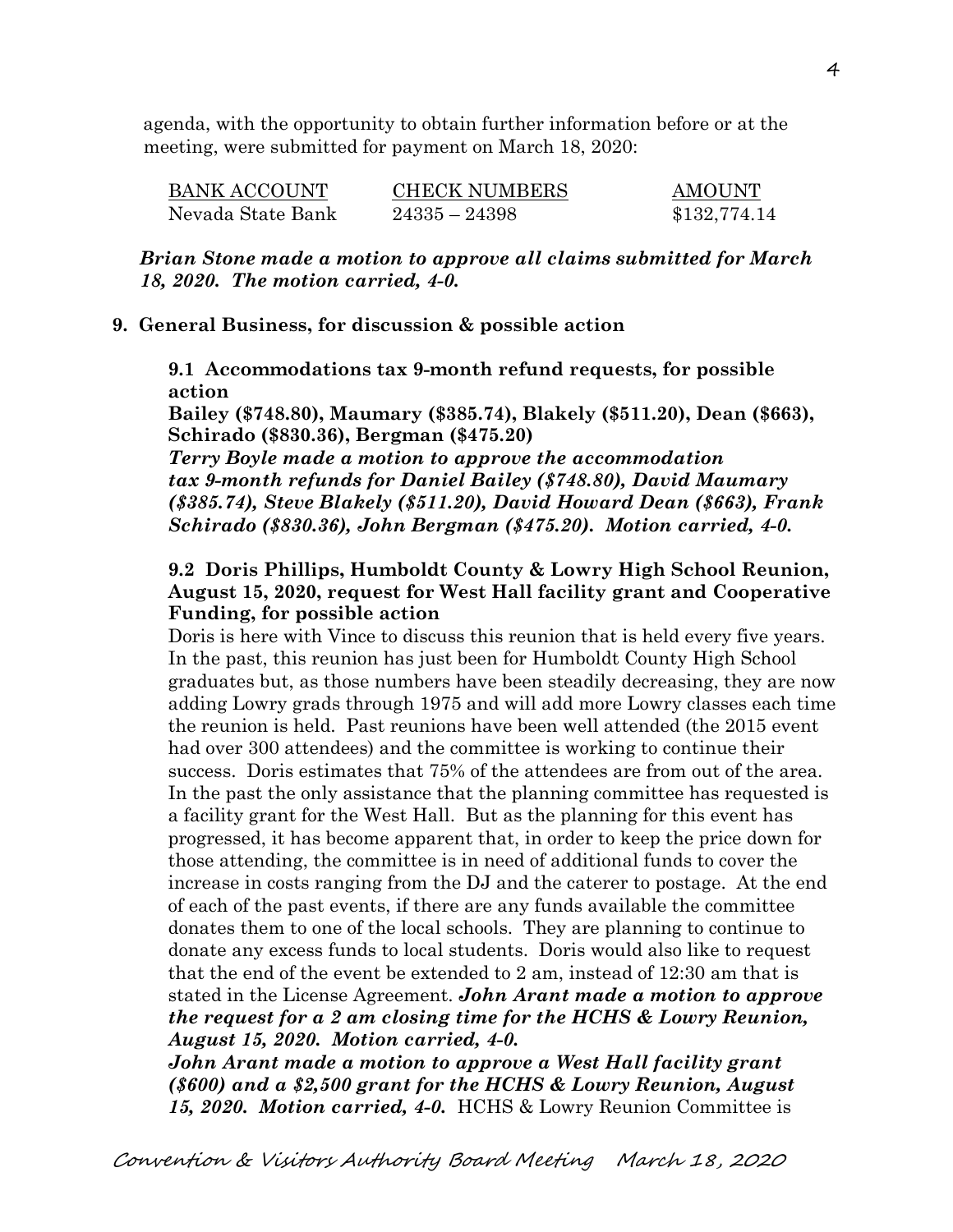responsible for any other customary Convention Center charges.

#### **9.3 Flint Lee, NRCCHA Dave Grashuis Memorial Spectacular & Derby, June 18-21, 2020, request for Cooperative Funding, for possible action**

Flint Lee is here representing the Nevada Reined Cow & Cutting Horse Association and to answer any questions the board may have. This is an event that was previously produced by the late Dave Grashuis under the name Winnemucca Stock Horse Classic. The Nevada Reined Cow & Cutting Horse Association, an organization that Dave was very active in, are taking it over and would like to honor Dave's memory by naming this year's show after him. NRCCHA is confident they can continue the success of this show but will be starting from scratch since they do not have any records of past shows. This has been a good event for the community and Kim would like to see it continue. NRCCHA produces other shows here (NRCCHA Horse Show & Derby in April and Winnemucca Summer Cutting in July) so they are very familiar with the equine community and our facilities on the Winnemucca Events Complex. *Brian Stone made a motion to approve a \$7,500 grant and \$7,500 underwriting for the NRCCHA Dave Grashuis Memorial Spectacular & Derby, June 18-21, 2020. Motion carried, 4-0.* 

Note: Mr. Lee expressed his concern about whether their April show will go on after the governor's speech last night. At this time those dates are outside of the 30-day time period outlined by the governor for cancelation of group activities. We will keep it on our calendar and hope that it can go on as planned. Shelly will not distribute their funding for this event until the date gets closer in case it needs to be canceled.

# **9.4 Craig Walters, Model T 44-Hour Softball Tournament, June 26-28, 2020, request for Cooperative Funding, for possible action**

At last month's meeting Craig made his request for this year's tournament. He and his brother, Lyle, have changed their tournament dates and plan on attracting additional teams. It was his opinion that the June date will help them accomplish this. He acknowledged some of the issues that they had and also complaints they (and this board) received after the tournament. Even so, this board did not want to make a commitment until they received financial information from the 2019 tournament. There was none included with their request. Craig agreed to provide this information to Kim and so any decision was tabled until the March meeting so the board could review their financial information. After February's meeting Kim did receive correspondence from Craig Walters and financial information. It was a handwritten list of income and expenses. Brian questioned whether the list was complete since it did not include the donation made by Winners Casino. Since Craig is not present today this board is, once again, tabling any action until they can have more discussions with him about this event. This request will be placed on the April agenda.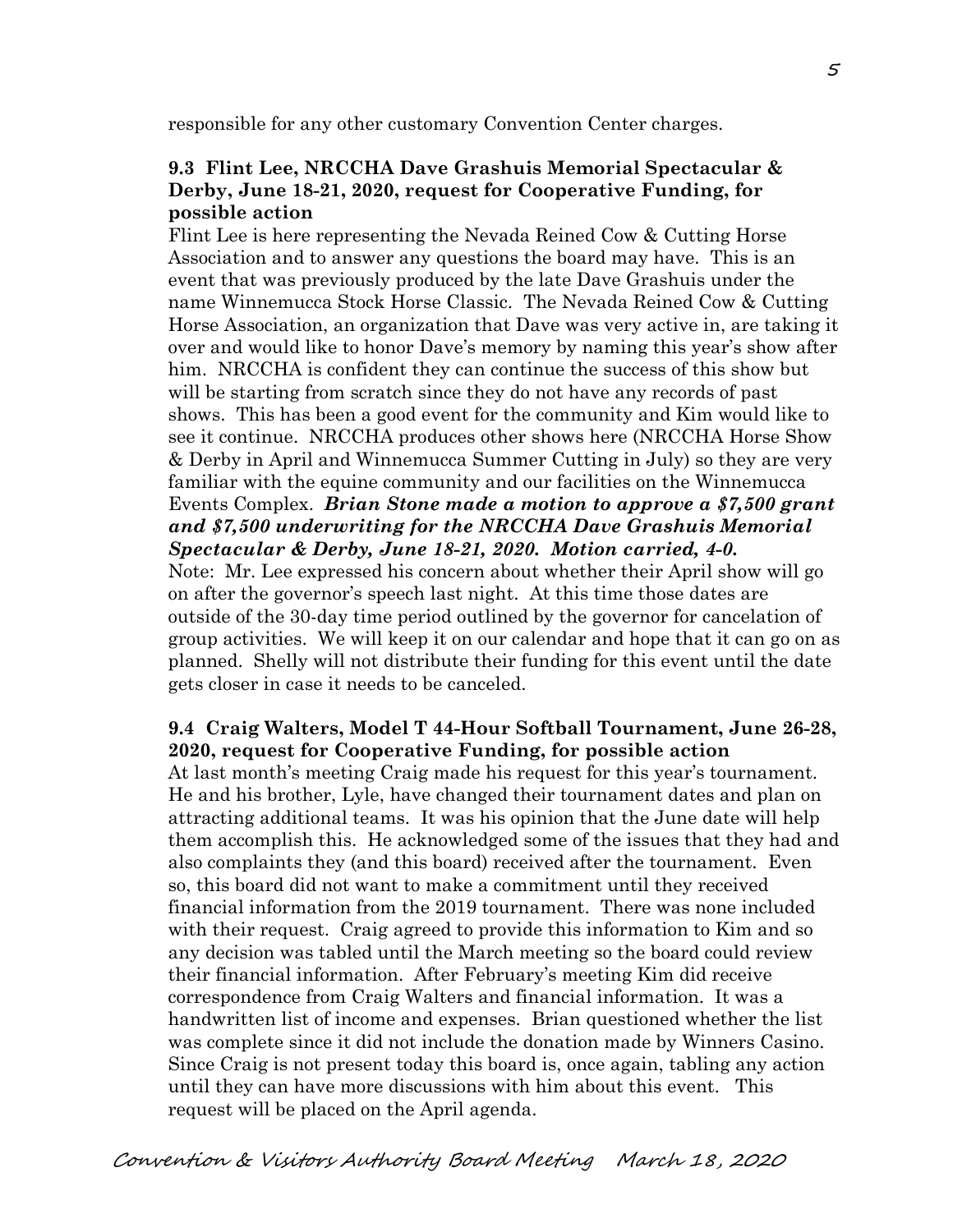# **9.5 Koyote Kruisers Car Show, June 20, 2020, sponsorship and event information, for possible action**

Since the decision has been made to discontinue the Winnemucca Wheels event in July, Kim and Darrel attended a meeting of the Koyote Kruisers to see if we could be of assistance to their event. They have a one day show in Vesco Park each June that is very popular. In response to this, WCVA recently received a letter from the organization thanking them for their interest in the event and outlining sponsorship opportunities. Koyote Kruisers has an active membership and while they have several sponsorship opportunities available, they declined our offer to help with the event. Kim asked for direction from the board as to whether they wanted him to pursue any type of sponsorship or not on behalf of WCVA. The board agreed that since their letter indicates that they do not need any assistance at this time the WCVA will not pursue any type of support for the Koyote Kruisers Car Show in June.

# **9.6 Joe Mackie Hall, remodel priorities for planning purposes, for possible action**

Now that this board has decided not to move forward with a major remodel/construction project on Joe Mackie Hall, there has been interest in proceeding with a variety of smaller projects that would enhance this building. Since TSK Architects have been involved, Kim contacted them to see if they would be willing to work with us. As he reported last month, they indicated that they would but that they were committed to other projects until late summer/early fall. When they are available to assist us, they will contact Kim. In the meantime, this board will need to prioritize projects so that we have a place to start. Kim has prepared a list of projects for the board to consider and prioritize. These include:

- Complete/repair issues relating to chiller enclosure.
- Obtain costs related to completing the upgrade of the HVAC system.
- Solicit bids to upgrade the main restrooms on the  $2<sup>nd</sup>$  floor.
- Obtain costs to upgrade/replace the two elevators.
- Discuss options for relocating the Buckaroo Hall of Fame, animal display and the race care.
- Discuss location of new restrooms on the main floor.
- Confirm exterior design and solicit bids to complete.
- Discuss options to open up the main floor with the possible addition of moveable walls.

 The chiller repairs are being addressed now since the state is requiring these updates. In February this board approved a proposal by Gardner Engineering to evaluate the situation and prepare a plan to bring this chiller into compliance. Also, Alan is working on a cost proposal for the upgrade to the HVAC system. Board members would really like to work on seeing that main floor restrooms are a priority. These would, most likely, be added to the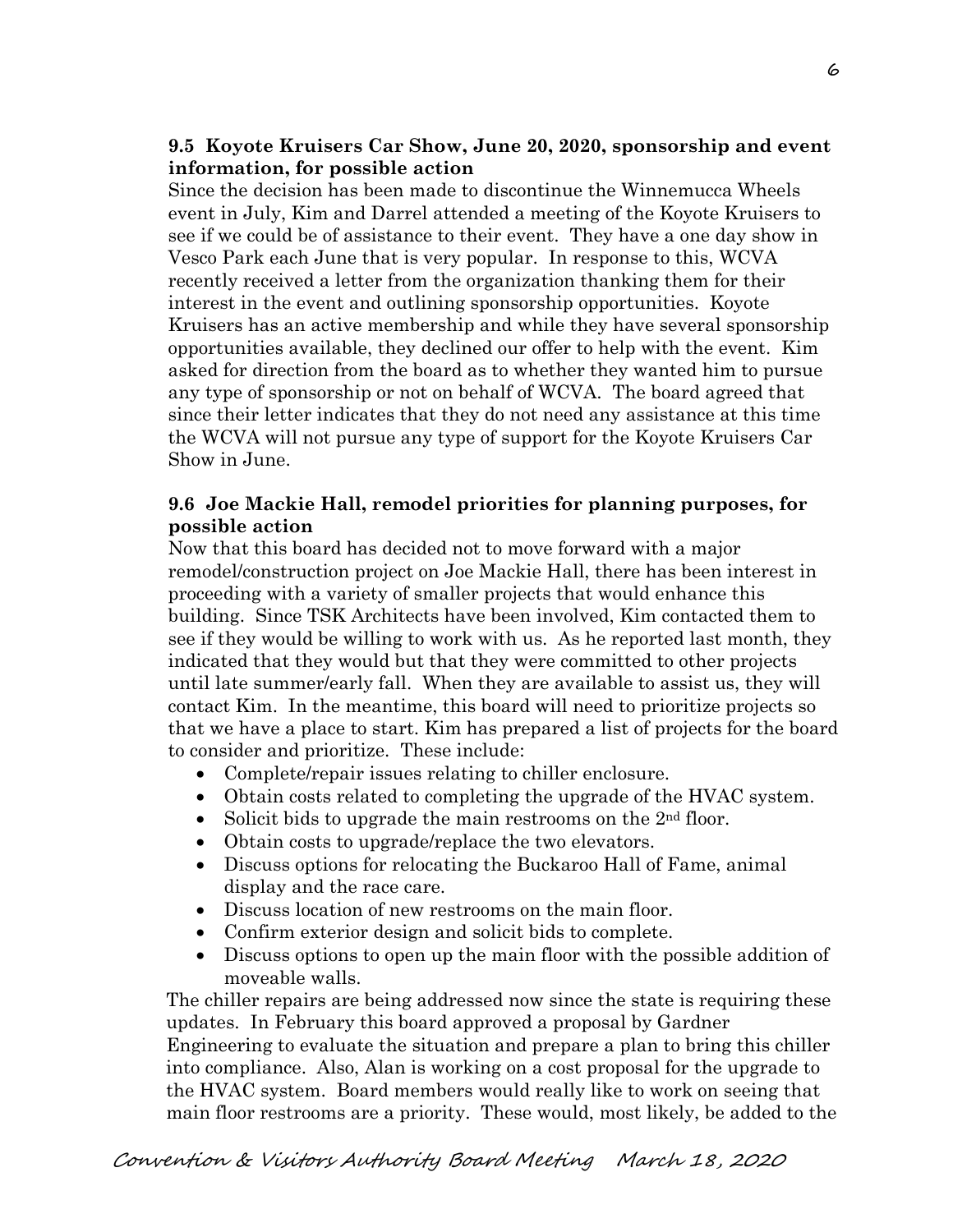rear of the building so any exterior improvements would need to wait until this addition is complete. The board instructed Kim to get as many cost estimates for these projects as possible. Our room taxes are going to be taking a considerable hit so we want to carefully evaluate any major expenditures.

# **10. Director's Report.**

#### **10.1 Financial reports on WCVA events**

Included for review.

# **10.2 2020 National Horseshoe Pitching Association World Tournament Trade Show & Presentation, July 13-25, 2020, for possible action**

As the host of the 2021 National Horseshoe Pitching Association (NHPA) World Tournament, we are required to attend the 2020 tournament in Monroe, Louisiana and staff a trade show booth. Kim is also required to make a presentation to their delegates promoting Winnemucca as their 2021 destination. Tonight, Kim showed the board the two videos that have been produced promoting Winnemucca. One will be shown at the delegate meeting that Kim will be speaking at and the other will be on a continuous loop in our trade show booth. Board members were quite happy with both videos. The July tournament is two full weeks. Our promotional materials for the booth will be shipped to Louisiana and we must have our booth staffed throughout the tournament, so Kim has broken that time up into three sections, as explained in a memo he presented to board members. Steve and Sheree Tibbals will be in Monroe at the beginning of the tournament, get everything set up and staff it from July 13-17. Kim and his wife, Yvonne, will staff the booth from July 17-21. During this time, Kim will also be making his presentation to the delegate meeting. Elaine and Jim Perry will staff the booth from July 19-25. Then they will pack up all of our materials and arrange to have them shipped back to Winnemucca. With the exception of Kim, all of these individuals will be volunteering their time to answer questions and invite tournament participants to Winnemucca. WCVA will cover the cost of their flights, lodging and meals. WCVA was awarded a NCOT tourism grant for the 2021 tournament (awarded this year for 2020 expenses) so a portion of these expenses will be reimbursed by them. Kim wanted this board to be award of some of these unusual expenses that will be incurred in preparation for the tournament here next year.

#### **10.3 Discussion regarding Coronavirus concerns and its impact on WCVA special event, for possible action**

With the mounting concerns regarding the on-going Coronavirus outbreak, the decision was made to cancel Shooting The West, scheduled for April 1-5. Our registrations were well below last year and we have had instructors and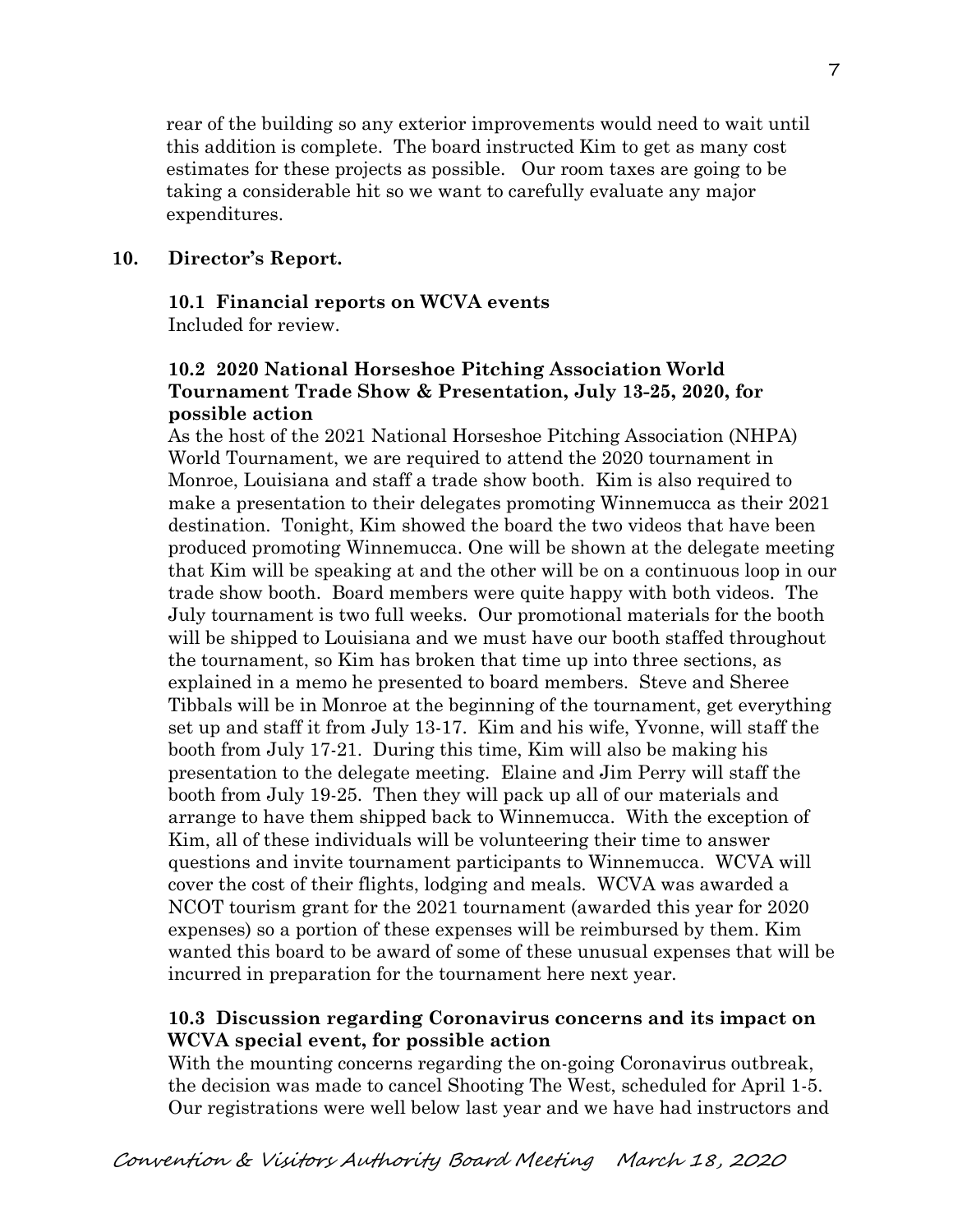presenters call with concerns about traveling for this event. We have already spent between \$5,000 - \$8,000 that we will not be able to recoup. In light of the governor's call for all non-essential businesses to shut down for thirty days, today Kim had a meeting with all the county department heads to discuss how this will impact county operations. Departments were instructed to operate with as little close contact as possible with the public. As far as the Convention Center and fairgrounds are concerned, these facilities will be closed but the WCVA office and the fairgrounds office staffs will continue to work. Contact with customers will be by email or phone. Shelly has been working to contact people who have meetings or other events scheduled at the Convention Center during this time to let them know of this decision and try to reschedule. Darrel asked about the possible cancelation of Run-A-Mucca. At this time, the board does not want to cancel since it is a few weeks off. Planning for the event will continue. The shutdown will be a major hit to our community as casinos, hotels, restaurants, etc have all been ordered to close for thirty days.

# **10.4 Retrofit of Joe Mackie Hall chiller room, discussion and possible action**

The proposal from Gardner Engineering, that was approved at last month's meeting, was signed and sent to them. Kim will update this board as information becomes available.

# **11. Secretary and Counsel, Monthly report, for discussion & possible Action**

 **11.1 Chamber of Commerce Report for February 2020, for review** This report is included in Bill's report.

# **11.2 Update on Room Tax delinquencies, possible request for authorization for disclosure of confidential information on one or more licensees, for possible action**

The rural property that has been delinquent for the past few months is supposed to be sending in their room taxes for these months. To date, we have not received anything. Bill will contact them again if we do not receive anything in the next few days.

# **11.3 2019 Room Tax Report to Taxation**

This report has been completed and distributed as required by NRS.

# **11.4 Improvements project status reports**

No report.

#### **11.5 Recent developments** No report.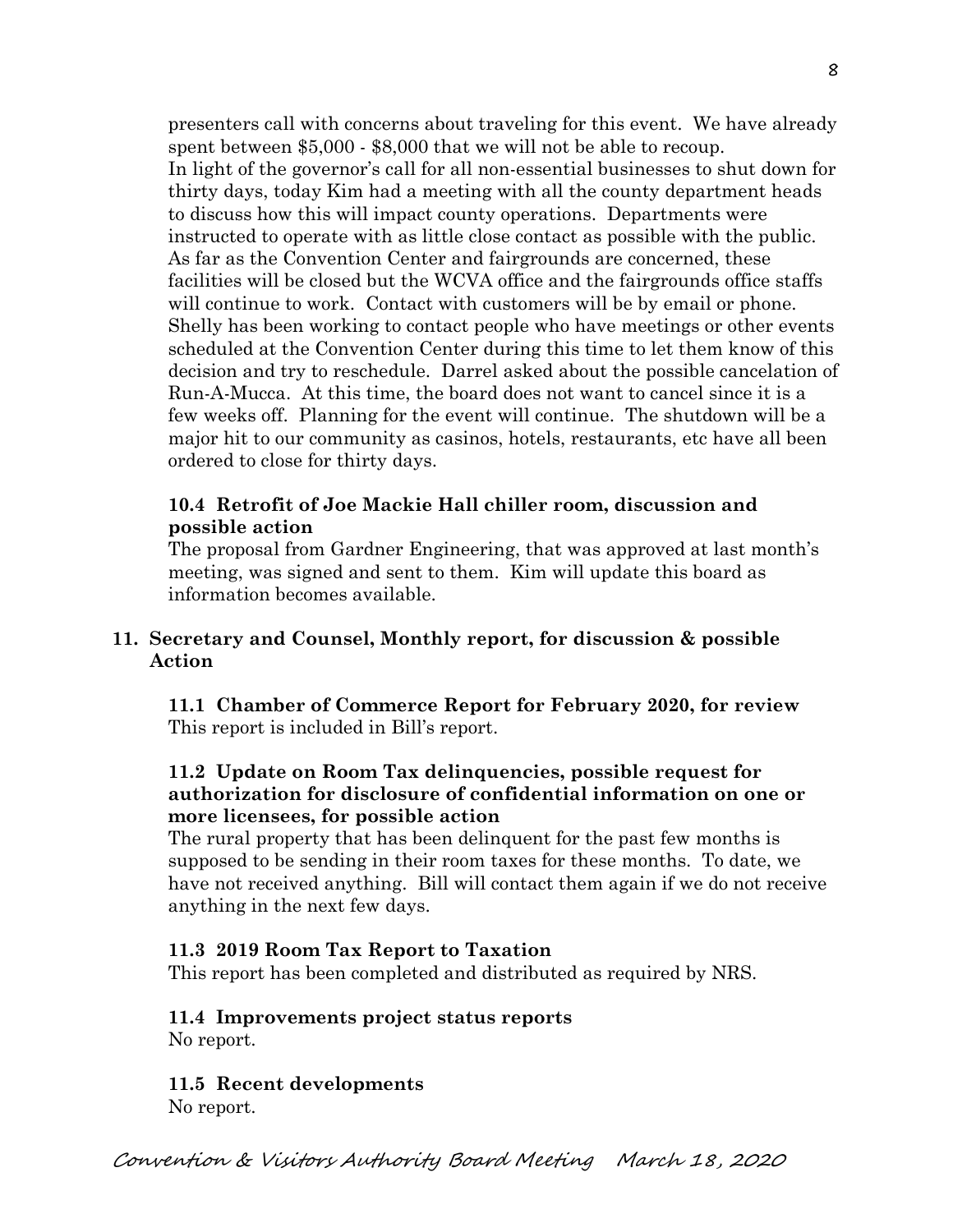# **12. Board Administrator.**

# **12.1 Financial Reports, for discussion**

The board discussed their concerns about a significant decline in room tax revenue due to the governor's call for closures.

# **12.2 Approval of WCVA Tentative Budget, year ending June 30, 2021, for possible action**

Kendall presented a tentative budget for the fiscal year 2021. As discussed previously, in anticipation of a decline in room taxes, this budget shows a reduced amount of income with expenditures increased slightly. He advised that if this board is cautious in their spending, they will weather this situation. Adjustments can be made, if necessary. *John Arant made a motion to accept the WCVA Tentative Budget for the year ending June 30, 2021 as presented. Motion carried, 4-0.*

# **13. Other reports**

#### **13.1 2020 Winnemucca Ranch Hand Rodeo Weekend**

Kim reported that this year's event was one of the most successful ever. The weather was good so our attendance was great, both participants and spectators. Kim believes that the barrel race was the largest one held, so far, at the Winnemucca Events Complex. The video production crew did a great job and the new electronic wallboard and monitor above the concession stand were a great addition to the event as they let spectators enjoy re-plays and sponsor information in between participants. Darrel was able to operate cameras during some of the events and learn that part of the production.

#### 1**4. Public Comment**

None.

# **15. Regular Business. Next Meeting. The Board confirmed the next regular meeting date of Wednesday, April 15, 2020, 4:00 pm.**

# **16. Adjournment.** *Jim Billingsley made a motion to adjourn this meeting. Motion carried, 4-0.*

The meeting was adjourned to the next regular meeting, or to the earlier call of the Chairman or to the call of any three (3) members of the Board on three (3) working days notice.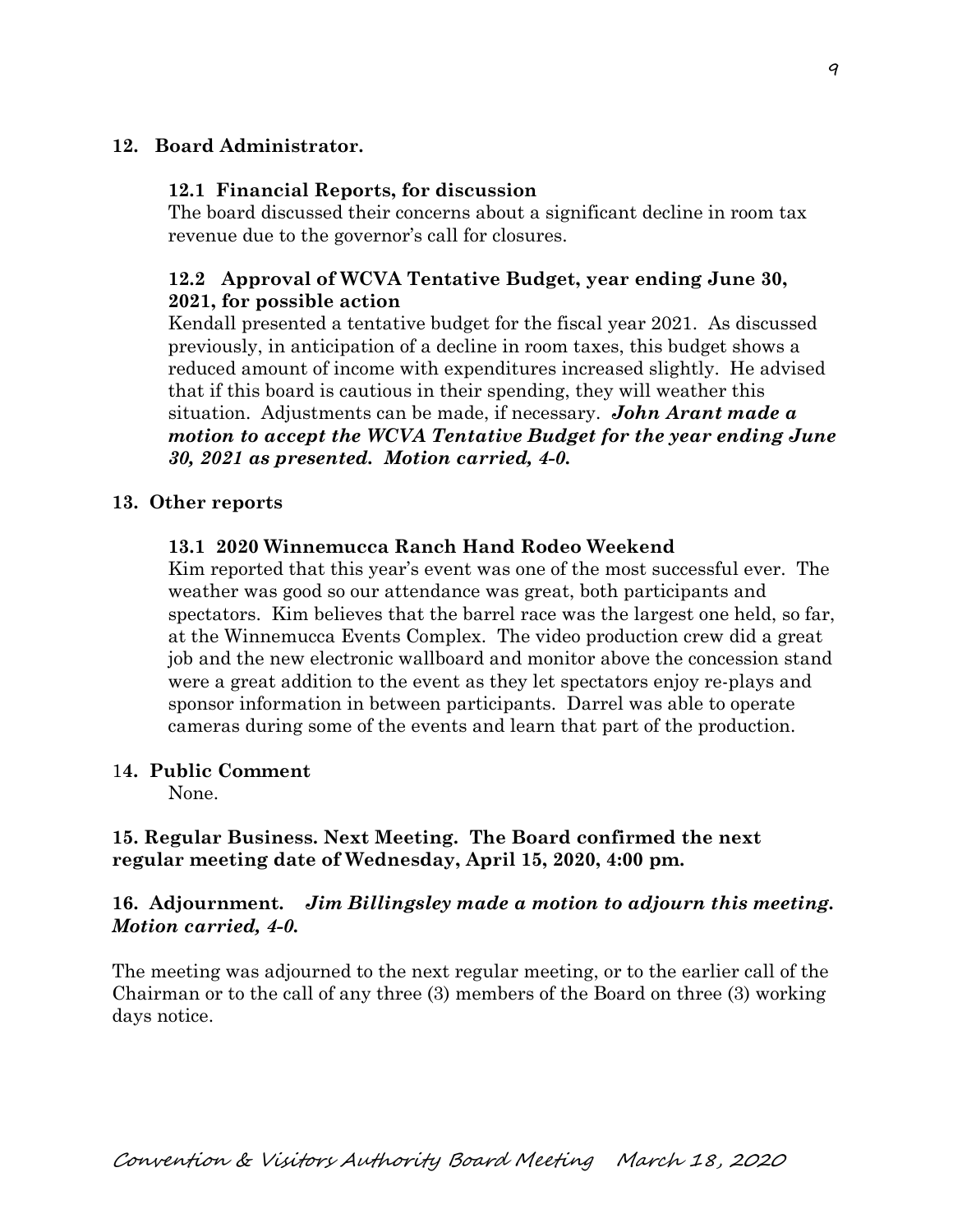Respectfully submitted,

Shelly Noble

APPROVED ON \_\_\_\_\_\_\_\_\_\_\_\_\_\_\_\_\_\_\_\_\_\_\_\_\_\_\_\_, 2020

As written\_\_\_\_\_\_\_\_\_\_\_\_\_\_\_

As corrected \_\_\_\_\_\_\_\_\_\_\_\_\_

Winnemucca Convention & Visitors Authority Board

TERRY BOYLE BRIAN STONE Chairman and Vice Chairman and Motel Representative Hotel Representative

\_\_\_\_\_\_\_\_\_\_\_\_\_\_\_\_\_\_\_\_\_\_\_\_\_\_\_ \_\_\_\_\_\_\_\_\_\_\_\_\_\_\_\_\_\_\_\_\_\_\_\_\_\_\_\_\_\_

JIM BILLINGSLEY RON CERRI Treasurer and City Representative County Representative

\_\_\_\_\_\_\_\_\_\_\_\_\_\_\_\_\_\_\_\_\_\_\_\_\_\_\_\_\_\_\_\_\_\_

 $\underline{ABSENT}$